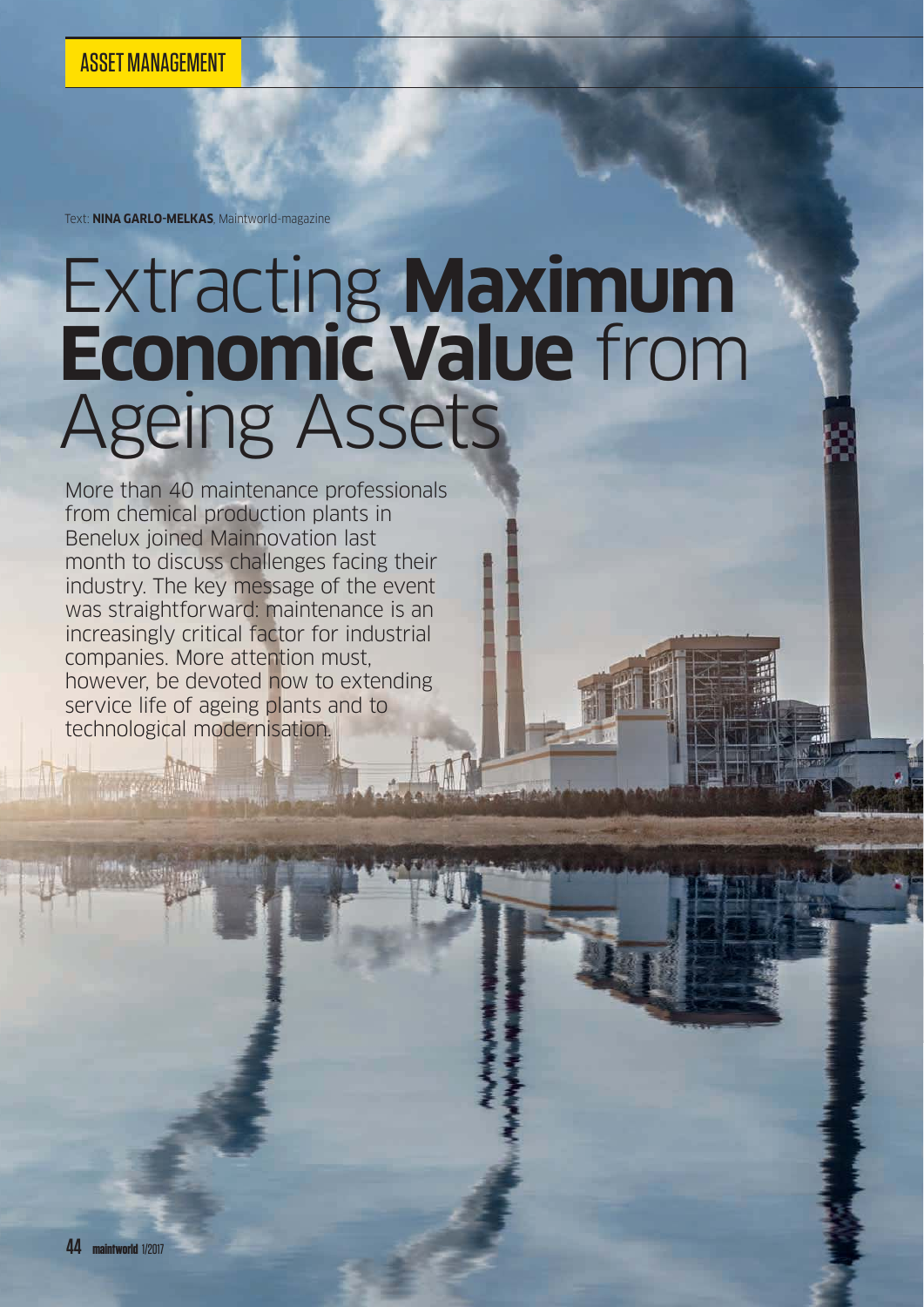### ASSET MANAGEMENT

**THE KEY TOPIC** of the special event was ageing assets. The subject is important because industry in the western countries is ageing rapidly. Not so much in terms of employees, but in terms of production assets. Moreover, the phenomena is not only facing the chemicals industry, but other industries as well, including the pharmaceutical and food and beverage sectors of western economies.

– Many plants especially in the chemicals industry in western countries were built after World War II, and after 40-50 years of operation they are now rapidly approaching the end of their service life. This is the new challenge faced by many modern-day maintenance managers, says **Mark Haarman**, Managing Partner of consultancy company Mainnovation N.V. of the Netherlands.

Mainnovation specialises in Maintenance & Asset Management. The company has developed a so-called VDMXL methodology for Value Driven Maintenance and Asset Management, which explains how to extract maximum eco-



Mark Haarman, Managing Partner of consultancy company Mainnovation N.V.

nomic value from an existing plant, fleet or infrastructure using a professional management approach. Now, with the firm having successfully staged its first a sector-specific event with focus on the

chemicals sector, it plans to organise similar happenings this autumn for professionals operating in the pharmaceutical and food and beverage industries as well.

#### Learning from Good Examples

Several case examples were introduced in the event's presentations by representatives of major chemicals businesses. These included industry leader BASF from Germany, maintenance organisation Sitech from the Netherlands, and EVAL Europe N.V. – Belgium-based division of Japanese chemicals company Kuraray, which specialises in the production of various barrier materials. Each company presented examples of how they have themselves managed to compete against ageing assets in the highly competitive global chemicals market.

– We started with chemicals companies because the challenges of ageing assets is quite notable in the industry. The event also marked a kick-off start to building a new maintenance network for the sector, which will give its companies the opportunity to learn from each



There is value hidden in every maintenance organization. All companies have the potential to further improve, either by reducing costs, improve safety, work on the lifetime extension of machinery or by smart maintenance solutions that improves uptime. The question is where maintenance managers should be looking to find these areas of improvement and where they need to start.

You will find the answer to this question at Mainnovation. With Value Driven Maintenance® and the matching tools like the VDM Control Panel, the Process Map and our benchmark data base myVDM.com, we will help you to discover the hidden treasure in your company.

Do you want to discover the hidden treasure in your maintenance organization? Go to www.mainnovation.com

## **CONTROLLING MAINTENANCE, CREATING VALUE.**